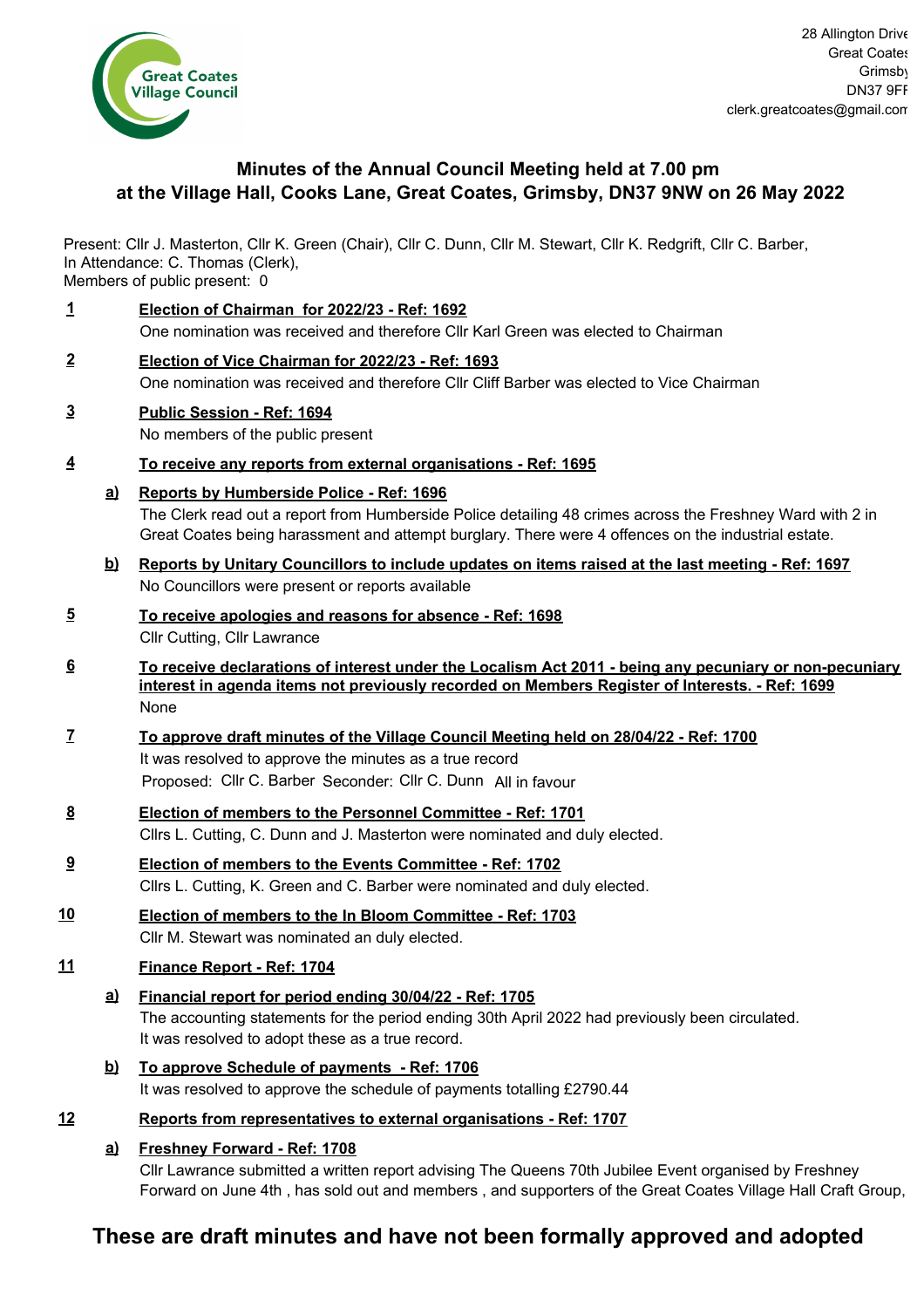

in conjunction with Freshney Forward have created a Memorial Garden for the Queens Jubilee at B.E.K.

# **13 Reports from commitees of the Village Council - Ref: 1709**

# **Personnel Commitee - Ref: 1710 a)**

No meetings had taken place and there were no matters arising.

# **Village Events Commitee - Ref: 1711 b)**

Cllr Barber confirmed the next event was the Scarecrow Weekend. He summarised a meeting held with a local stage school that was hoping to jointly arrange some events and seeking funding and ideas to improve the facilities at the village hall.

# **Great Coates in Bloom Commitee - Ref: 1712 c)**

Cllr Stewart confirmed the Living Wall was now in place, that the 70th tree in connection with the Queens Canopy was shortly to be planted, the group had formally adopted Great Coates railway station who had also provided a grant of £815 and efforts to improve the hall grounds in conjunction with Cambridge Park Academy was progressing well.

A letter had been received form H.M. Queen in recognition of the groups work in creating the Queens Platinum Memorial Garden.

#### **14 Parish Matters - To receive any report or consider any appropriate action - Ref: 1713**

#### **Village Council Magazine - Ref: 1714 a)**

Cllr Green outlined the next magazine aiming for distribution 11th June.

#### **Village Hall Electrical Certification - Ref: 1715 b)**

It was resolved to appoint LRC Electrical to undertake the electrical testing at a cost of £855 Proposed: Cllr K. Green Seconder: Cllr C. Dunn All in favour

#### **Entrance to Village Hall - Ref: 1716 c)**

The Clerk was attempting to obtain quotes to have the entrance tarmaced. An approved contractor has to be used as the highway is affected. Five contractors had been approached with only one quoting. This item was deferred until June in the hope that two additional quotes would be obtained. Discussions would also be held with NELC to see if they can assist.

#### **Tree Survey - Ref: 1717 d)**

It was resolved to approve a maximum expenditure of £420 to undertake a tree survey of trees on Council owned/leased property.

Proposed: Cllr C. Barber Seconder: Cllr C. Dunn All in favour

#### **Review Tracking Report - Ref: 1718 g)**

6369 - Policy Review: Health & Safety Policy 6370 - Policy Review: Lone Working Policy 6373 - Policy review: Non Payment Policy 6374 - Policy review: Scheme of Publication Policy It was resolved to adopt all the above policies Proposer: Cllr J. Masterton Seconder: Cllr K. Green All in favour

14070 - Cooks Lane Work had now been completed

18569 - Defibrillator East Midlands Railway were still pursuing the matter

18688 - Village Signs This matter is currently on hold